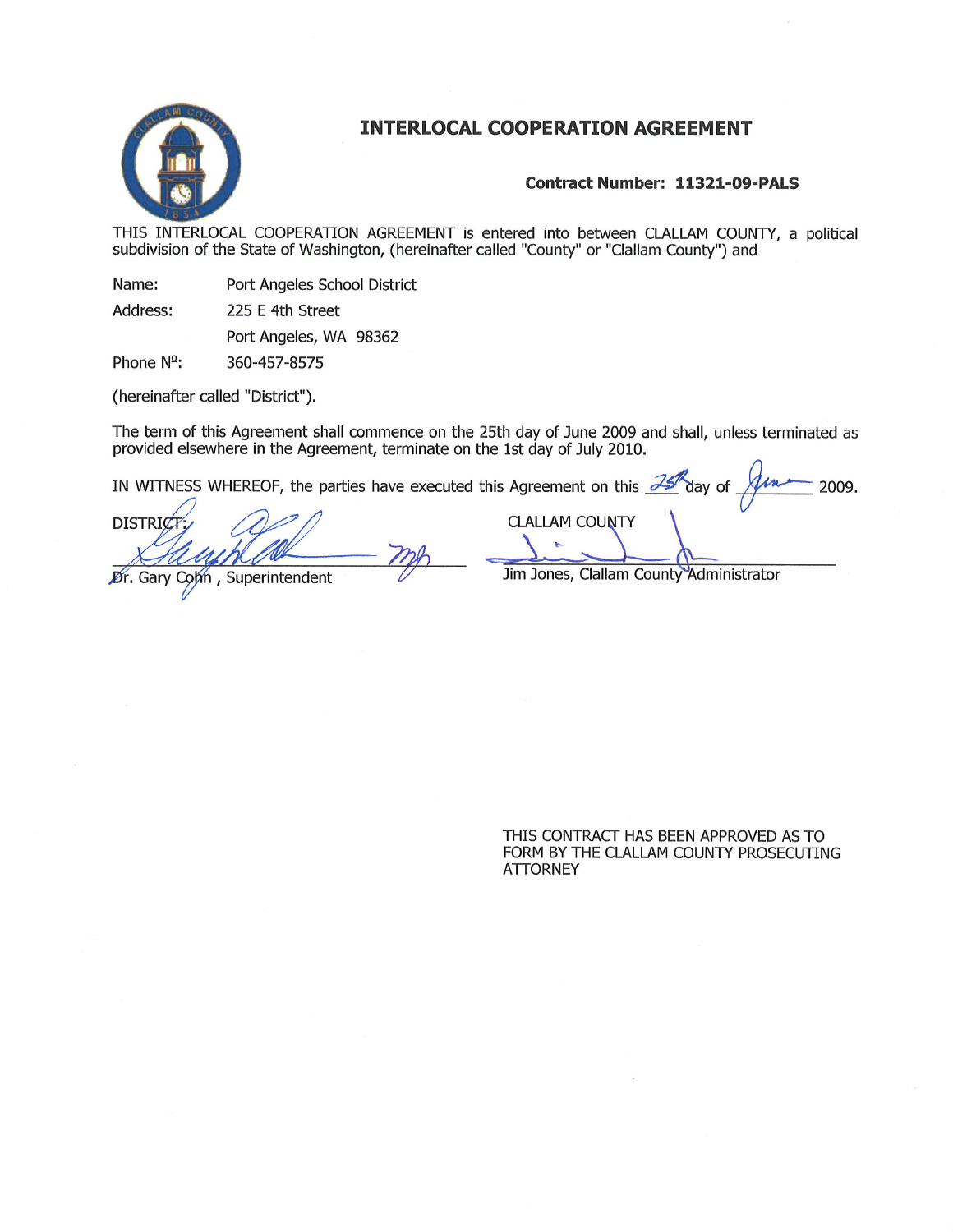## NATURE OF AGREEMENT

County will provide the District with a County LifeSkills Training Program facilitator for School Year 2009- 10, This Facilitator will deliver an 11 session substance abuse prevention program to all District 6th graders over the course of the school year. The position will also support other prevention-related efforts within District 6th grade classrooms, such as the Classroom Based Assessment work regarding health and refusal skills.

The District will provide office space and access to a computer, telephone and copy machine to support the Program. The Facilitator will be monitored by Karen Meyer, Prevention Specialist, Clallam County Health and Human Seruices Department, with District involvement provided by elementary principals and Mary Hebert, Assistant Superintendent.

The District will work with identified sixth grade teachers and support staff to become ceftified facilitators, as a way to support the Program, will work with the LifeSkills Training Program Facilitator to develop a program delivery for the year-which schedule will also include notice regarding the administration of preand post-program surveys.

The LifeSkílls Trainíng Program facilitator of County will be providing District:

- full implementation/delivery of LifeSkills Training for all Port Angeles School District 6th grade students, with high implementatíon fidelity

- administration of pre and post surueys to students, including preparation of a District-approved parent letter

- data input of pre/post surveys, attendance and demographics
- attendance tracking
- coordinatíon with teachers and administrators re: schedules
- assistance with promoting/reinforcing program messages across learning areas
- participation in the Port Angeles Healthy Youth Coalition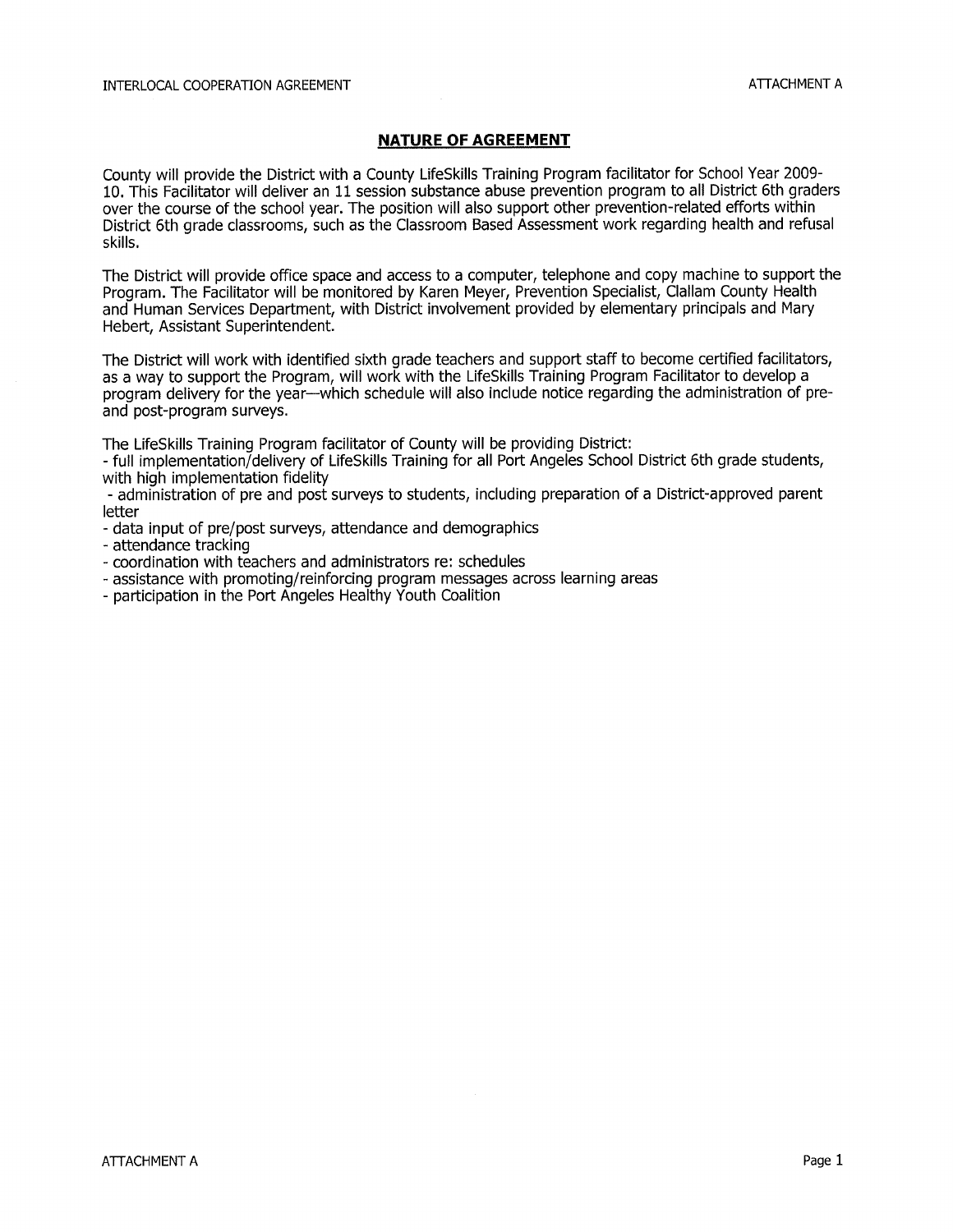## GENERAL CONDITIONS

- Regulations and Requirements. This Agreement shall be subject to all federal, state and local laws,  $1.$ rules, and regulations.
- 2. Termination for Public Convenience. Either party may terminate the contract in whole or in part, upon (30) days prior written notice, whenever that party determines, in its sole discretion, that such termination is in its best interests,
- 3. Defense and Indemnity Agreement. The District agrees to defend, indemnify and save harmless the County, its appointed and elected officers, agents and employees, from and against all loss or expense, including but not limited to claims, demands, actions, judgments, settlements, attorneys' fees and costs by reason of any and all claims and demands upon the County, its elected or appointed officials or employees for damages because of personal or bodily injury, including death at any time resulting therefrom, sustained by any person or persons and on account of damage to property including loss of use thereof, whether such injury to persons or damage to property is due to the negligence of the District, his/her subcontractors, its successor or assigns, or its or their agent, seruants, or employees, the County, its appointed or elected officers, employees or their agents, except only such injury or damage as shall have been occasioned by the sole negligence of the County, its appointed or elected officials or employees. It is further provided that no liability shall attach to the County by reason of entering into this contract, except as expressly provided herein.

The County agrees to defend, indemnify and save harmless the District, its appointed and elected officers, agents and employees, from and against all loss or expense, including but not limited to claims, demands, actions, judgments, settlements, attorneys' fees and costs by reason of any and all claims and demands upon the District, its elected or appointed officials or employees for damages because of personal or bodily injury, including death at any time resulting therefrom, sustained by any person or persons and on account of damage to property including loss of use thereof, whether such injury to persons or damage to property is due to the negligence of the County, its subcontractors, its successor or assigns, or its or their agent, seruants, or employees, the District, its appointed or elected officers, employees or their agents, except only such injury or damage as shall have been occasioned by the sole negligence of the District, its appointed or elected officials or employees. It is fufther provided that no liability shall attach to the District by reason of entering into this contract, except as expressly provided herein.

- Venue and Choice of Law. In the event that any litigation should arise concerning the construction or interpretation of any of the terms of this Agreement, the venue of such action shall be in the courts of the State of Washington in and for the County of Clallam. This Agreement shall be governed by the law of the State of Washington. 4.
- Rights and Remedies. The duties and obligations imposed by this Agreement and the rights and remedies available hereunder shall be in addition to and not a limitation of any duties, obligations, rights and remedies otherwise imposed or available bylaw. 5.
- 6. Agreement Oversight. The extent and character of all work and services to be provided by County under this Agreement shall be overseen by the following:

| Name:       | Karen Meyer                  |
|-------------|------------------------------|
| Title:      | <b>Prevention Specialist</b> |
| Department: | Health and Human Services    |
| Address:    | 223 E 4th Street, Suite 14   |
| Telephone:  | 360-457-1453                 |